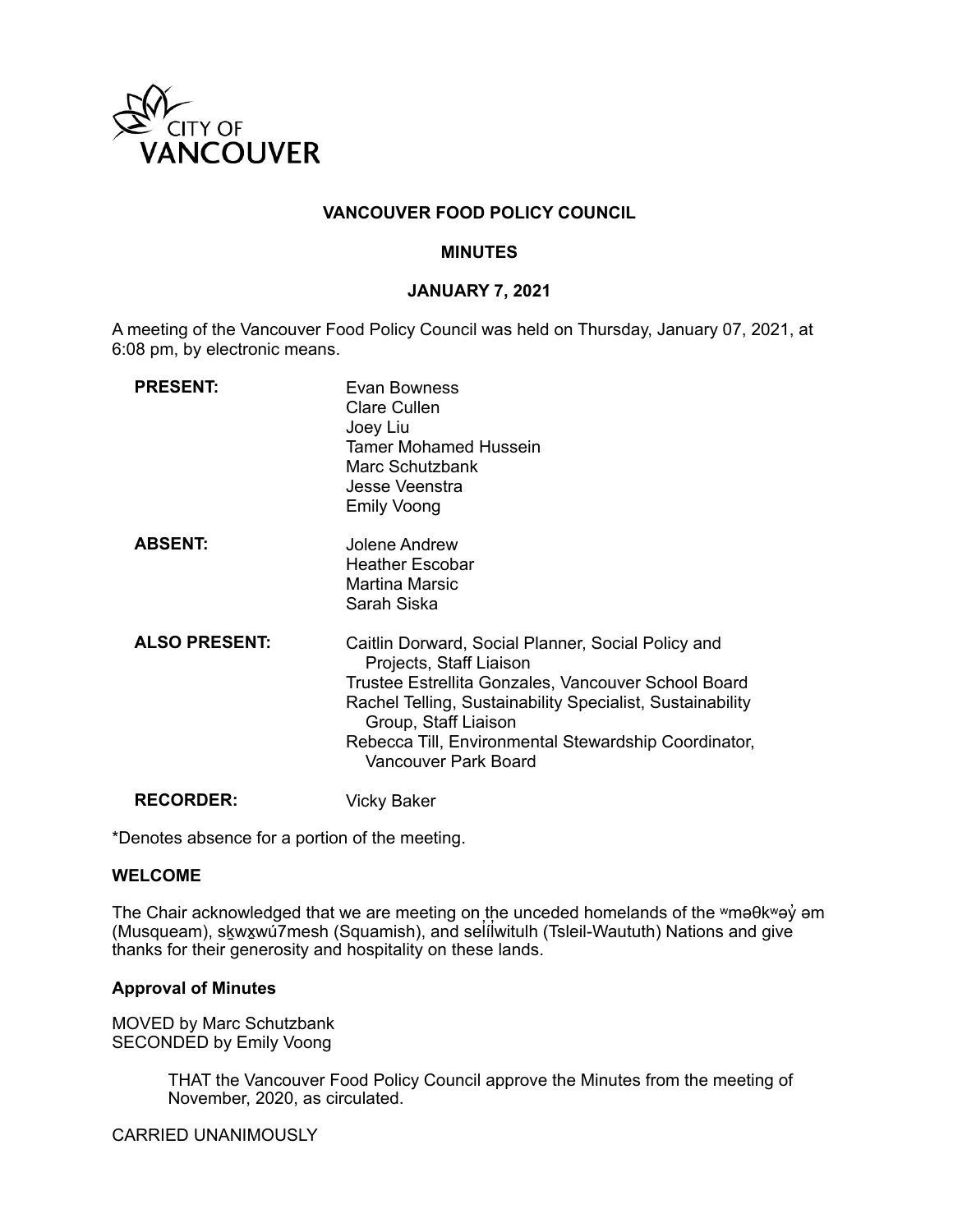#### **Revision to March 2020 Minutes**

MOVED by Marc Schtuzbank SECONDED by Jesse Veenstra

THAT the Vancouver Food Policy Council rescind the resolution relating to "Consent agenda matters – Previous Minutes – Approve March 2020 minutes", adopted on June 4, 2020.

#### CARRIED UNANIMOUSLY

MOVED by Marc Schtuzbank SECONDED by Joey Liu

 THAT the Vancouver Food Policy Council adopt the Minutes from the meeting on March 12, 2020, with the proviso that the section entitled "GV Food Banks", on page 4 of the minutes, be amended by striking the sentence, "The Food Bank is funded by the Vancouver Foundation, the City of Vancouver, and private donors", and replacing it with the sentence "The City of Vancouver does not provide funding to the Greater Vancouver Food Bank".

#### CARRIED UNANIMOUSLY

#### **1. Liaison updates**

- $\bullet$  Councillor Bligh no update available
- $\bullet$  Councillor Wiebe no update available
- Commissioner Dumont no update available
- Trustee Gonzales
	- $\circ$  Staff resources have been dedicated to COVID and the Long Range Facilities Plan (LRFP) that will be presented to the Board at the end of the month, and includes outdoor educations on grounds.
	- $\circ$  School Liaison Officer review is in motion; a firm has been hired. A report to the Board is expected in March /April.
	- $\circ$  Work on a strategic plan will begin later this term. **Discussion** 
		- $\overline{\circ}$  Food policy in the LRFP gardens will be promoted.
		- $\circ$  Ad hoc food committee no date set yet to reconvene.
		- $\circ$  School food programs are included in mandate letters to BC Ministers of Ag and Education.
		- $\circ$  Conversations around access to food Trustees cannot do school visits as much as they could before. Administration has the autonomy to identify those in need, some PACs also raise funds. VSB is currently feeding 3000+ kids, 2 cafeterias are open.
		- o There are no resources at VSB to connect to neighbourhood houses.
- Rebecca Till (Park Board staff)
	- o Eleven projects funded through fall 2020 Neighbourhood Matching Fund.
	- $\circ$  Food production/meal program for emergency response is ongoing with CoV and BC Housing.
	- $\circ$  Working with community to establish a food forest in east Van.
	- $\circ$  Staffing Katelyn Ling has returned 2 days/week
	- $\circ$  LFAP engagement survey open to Jan 28. First draft expected in mid-Feb.
- Rachel Telling (Sustainability Staff)
	- $\circ$  Greenest City Grant applications are being evaluated, and include many food projects
- Caitlin Dorward (Social Policy staff)
	- $\circ$  Vancouver has become a pre-signatory to the Glasgow Food and Climate Declaration, which is a commitment by subnational governments to tackle the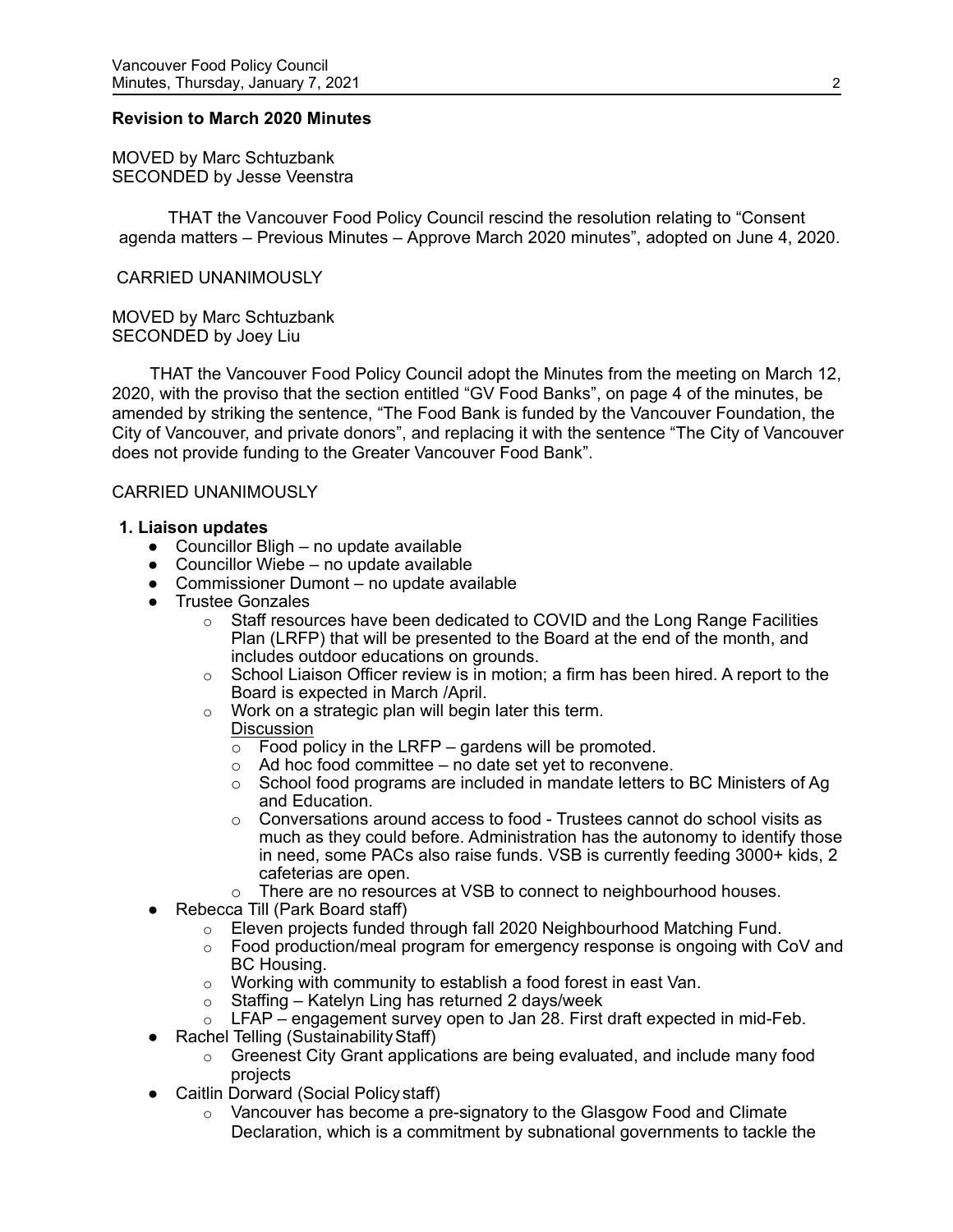climate emergency through integrated food policies and a call on national governments to act. It was drafted by the Secretariat to the Milan Urban Food Policy Pact (of which Vancouver is a member city) along with other partners. More info at:<https://www.glasgowdeclaration.org/> ACTION: Caitlin to circulate draft. 'Equity' is now included as a component, based on Vancouver's feedback.

- $\circ$  EOC Food programs map is updated every 2 weeks. No budget for translation currently. Online version of map will be coming soon.
- $\circ$  Urban Ag infrastructure grant funding was provided in 2020 for gardens and farms to upgrade or replace food growing infrastructure, staff are administering reimbursement now.
- $\circ$  Food Waste the implementation timeline of the Single Use Items Reduction Strategy has been adjusted due to COVID. Staff working on the implementation strategy have been engaging with meal providers to share information about the implementation plan and reduce any unintended disproportionate impacts of the ban on equity-denied residents.
- $\circ$  Review of developments triggering the Rezoning Policy for Sustainable Large Sites – Heather Lands (rezoning), Safeway site at Commercial-Broadway (rezoning), Jericho lands (policy statement).
- $\circ$  Vancouver Plan food policy staff are providing input into the development of policy "big moves" which will be shared with the public through engagement opportunities in fall 2021.
- $\circ$  End of term for VFPC end of April. Next term will be short and will end when the election is called Dec 2021.
- $\circ$  Urban Farming Review is back on the work plan.

# **2. Working group updates**

- Leadership Team
	- $\circ$  February = No Meeting
	- $\circ$  March = informal meeting on LFAP (open to the public, no minutes, no quorum needed)
		- Agenda: LFAP engagement
	- $\circ$  April = Formal Meeting: April 1 $^{\rm st}$

Marc will reach out for agenda items. Members encouraged to think of targeted recruitment.

- Food Waste Tabled
- Food Cultivation & Urban Agriculture Tabled
- Children & Youth Tabled
- Development/Retail Tabled
- Community Food Programming Tabled

# **3. Letter of support for the DTES Food Hub**

There are currently barriers to establishing a traditional food processing facility in the DTES. A request came from Jill and Sam from the DTES Indigenized Food Sovereignty Co-op who came to speak to the VFPC in Fall 2020. The DTES Indigenized Food Sovereignty Co-op is working together to develop a food hub in the DTES to "build a shared food storage and processing facility to ensure a secure stream of healthy, culturally-appropriate food for a coalition of DTES frontline agencies"

### **Discussion**

This supports indigenous food sovereignty at the municipal level, and is a step in the right direction. Evan is helping to coordinate with UBC students, for research into the bylaw policy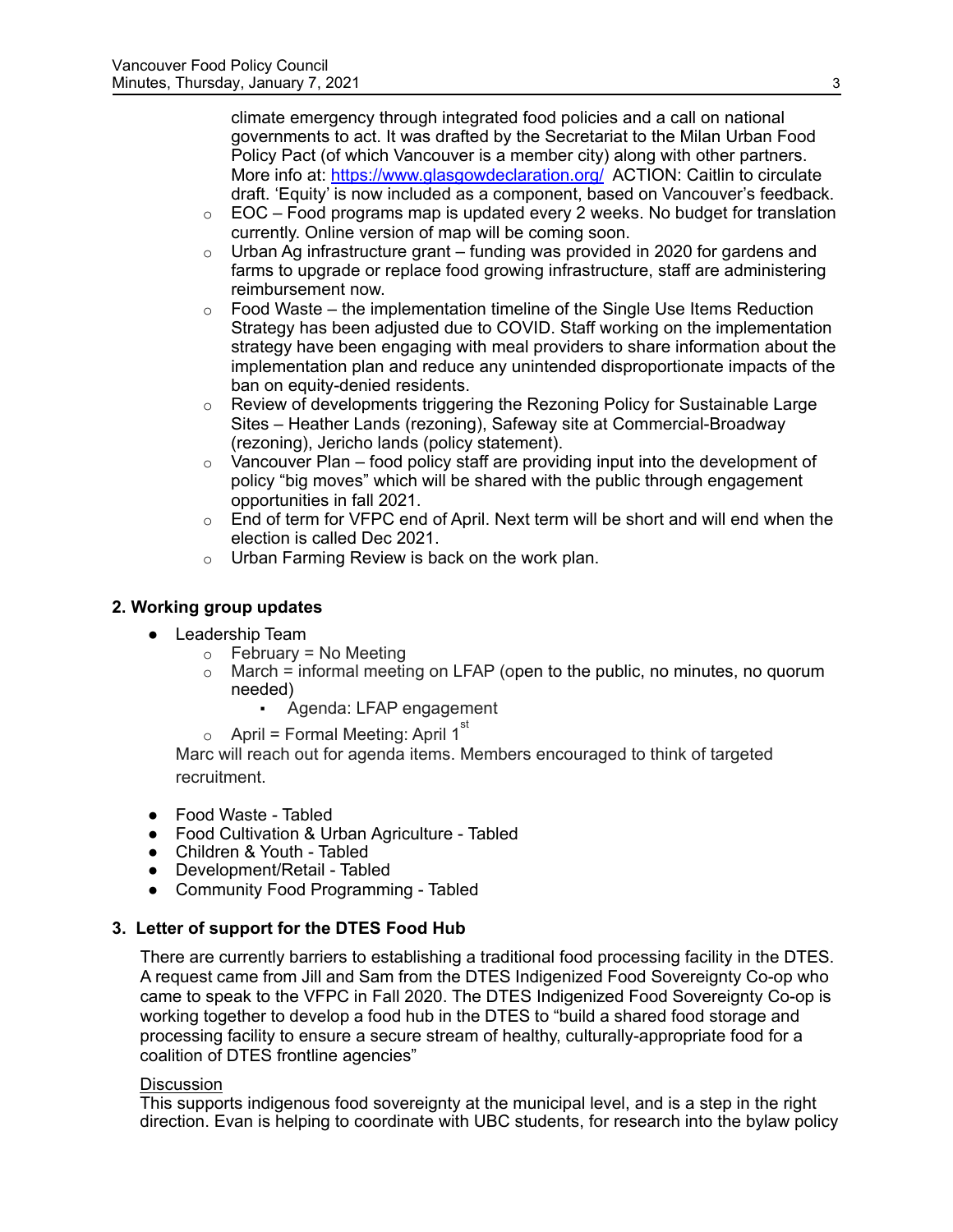landscape; contact Evan to get involved. The Park Board is also interested in learning about policy barriers that are identified. Policies exist to restrict selling of wild harvested food that is not part of the agricultural supply, and what it permitted or not in a particular zoning. Caitlin is in discussion with the group as to what license would apply to allow these activities.

MOVED by Evan Bowness SECONDED by Clare Cullen

THAT the VFPC sign the letter as drafted in support of the DTES Indigenized Food Sovereignty Co-op and send to the Co-op and other funders and parties as requested.

CARRIED UNANIMOUSLY

#### **4. Vancouver Food Policy Council - Report of Activities 2019-2020**

This is a requirement of the City. Members reviewed the draft and made amendments.

MOVED Marc Schutzbank SECONDED Jesse Veenstra

THAT the VFPC approve the VFPC report of activities to submit to City Clerk.

#### CARRIED UNANIMOUSLY

### **5. Vancouver Social Infrastructure Presentation (Joming Lau and Ada Chan Russel, Planners in Social Policy)**

*What is social infrastructure? It refers to facilities and services that are usually run by nonprofits that help individuals, families, and community groups meet their social needs, and enhance community well-being. Examples include: neighbourhood houses, family places, youth centres, seniors' centres, informal gathering spaces, indigenous healing and wellness centres, and diverse social and community serving spaces for drop-ins, resources or referrals. As part the strategy's work to date, the City have engaged with various stakeholders, including social nonprofits, places of worship, and City Advisory Committees.*

Staff presented the context of their work in social infrastructure as well as their work to date. The work is important to achieve complete communities, increase access to affordable services spaces and programs, and to be adaptive to meet changing community needs. There are growing social challenges (e.g. isolation, population growth) as well as sectoral challenges with space and capacity, to be addressed in the recovery phase from COVID-19.

The strategy will provide priorities for investment, policy suggestions for the protection of, and advocacy to support, social infrastructure. Staff have done project scoping, data collection and consultation. The draft plan is now under review and is expected to go to council in early 2021. Staff presented maps of City-owned and non-City-owned sites in Vancouver.

Principles guiding the work: Equity, Social Impact, Resilience and Adaptability, and Cocreation and Stewardship. Staff presented the draft framework that includes six directions::

- 1. Ensure right types and supply of social infrastructure that meet equity goals considers social return on investment. City will collect data and set targets.
- 2. Increase prioritization of reconciliation, equity, and accessibility in approach to social infrastructure - includes dedicated indigenous spaces, equitable process and outcomes, spaces that allow for cultural process.
- 3. Protect existing and enable new social infrastructure address policy barriers, new funding tools, partnerships.